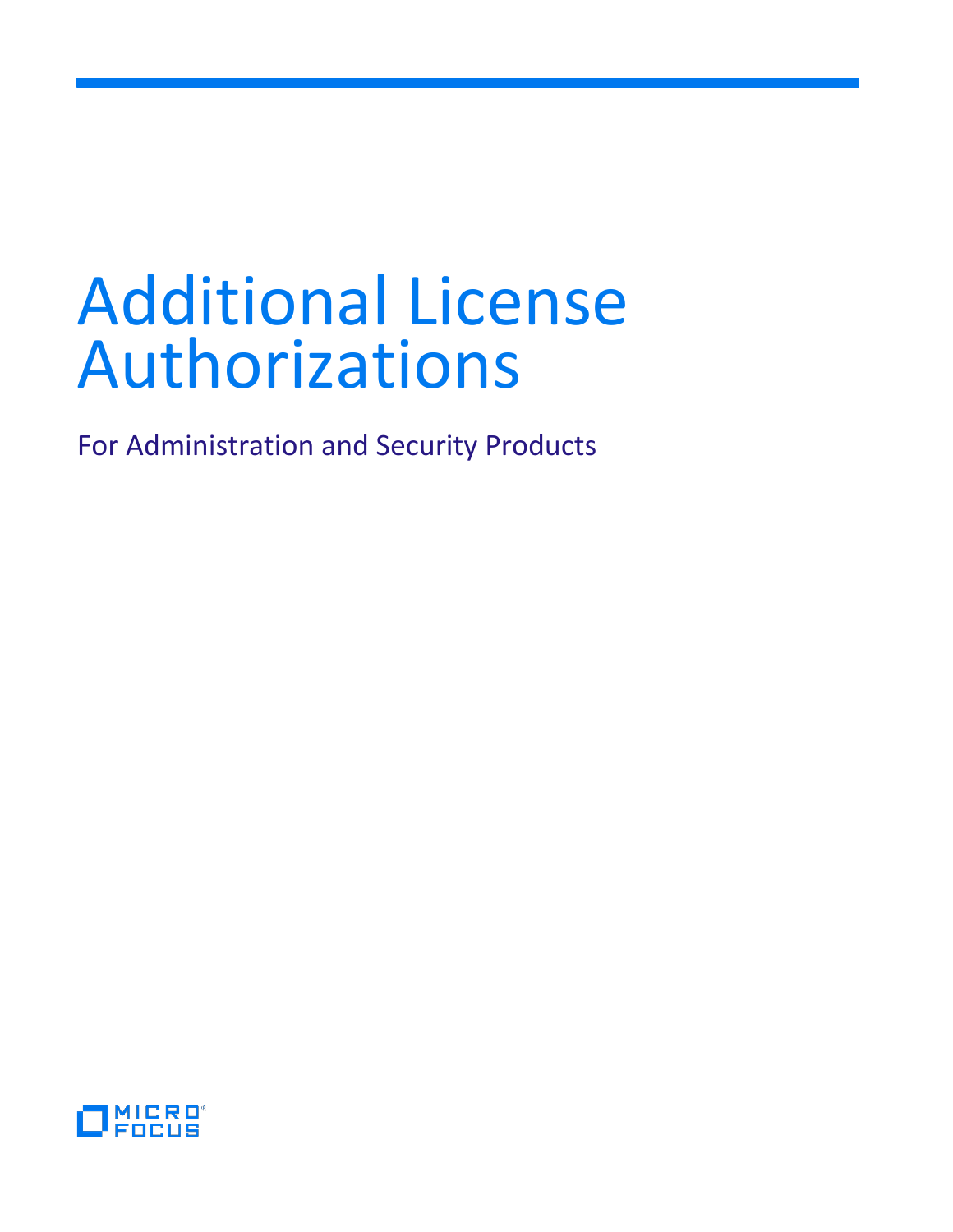This Additional License Authorizations document ("ALA") set forth the applicable License Options and additional specific software license terms that govern the authorized use of the software products specified below, and are part of the applicable agreement (i.e., Micro Focus End User License Agreement; and/or any separate agreement that grants Licensee a license to such products (e.g., Customer Portfolio Terms or other Master Agreement); and/or Quotation) (the "Applicable Agreement"). Capitalized terms used but not defined herein shall have the meanings set forth in the Applicable Agreement.

# **Products covered**

| <b>Products</b>                          | E-LTU or<br>E-Media<br>available* | Non-production<br>software class ** |
|------------------------------------------|-----------------------------------|-------------------------------------|
| Change Guardian                          | Yes                               | Class 3                             |
| Directory & Resource Administrator (DRA) | Yes                               | Class 3                             |
| <b>Group Policy Administrator</b>        | Yes                               | Class 3                             |
| <b>Security Solutions</b>                | Yes                               | Class 3                             |
| <b>TGAudit</b>                           | Yes                               | Class 3                             |
| <b>TGDetect</b>                          | Yes                               | Class 3                             |
| <b>TGSecure</b>                          | Yes                               | Class 3                             |
| Universal Policy Administrator           | Yes                               | Class 3                             |

\* Any product sold as E-LTU or E-Media shall be delivered electronically regardless of any contrary designation in a purchase order. \*\* Additional licenses solely for non-production use may be available as specified in the Non-Production Licensing Guide found at **[software.microfocus.com/legal/software-licensing](http://software.microfocus.com/legal/software-licensing)** depending on the non-production software class specified above. Any such nonproduction licenses will be subject to the Non-Production Licensing Guide and the applicable License Option terms and conditions set forth in this ALA.

# **Definitions**

| Term              | <b>Definition</b>                                                                                                                                                                                                                                                    |
|-------------------|----------------------------------------------------------------------------------------------------------------------------------------------------------------------------------------------------------------------------------------------------------------------|
| Database          | Means application data including table structure, stored procedures, and other functionality.                                                                                                                                                                        |
| Deployment        | Means the software Implementation plus the installation of associated, licensed software that is part of<br>the Identity Intelligence solution.                                                                                                                      |
| E-LTU and E-Media | Means products which are electronically delivered only, and as such any references to FOB Destination<br>or delivery methods that are stated on Your purchase order other than electronic shall be null and void<br>with respect to these E-LTU or E-Media products. |
| <b>FTES</b>       | Means full-time-equivalent staff.                                                                                                                                                                                                                                    |
| Identity          | Means a user or custom object, human or non-human, but not including a group object.                                                                                                                                                                                 |
| Implementation    | Means an installation of the software on a single Server or installed on a cluster of Servers which work<br>together as a single installation of the software.                                                                                                       |
| Instance          | Means the initial copy of the Licensed Software necessary for execution of the Licensed Software and<br>each additional copy (or partial copy) of the License Software stored or loaded in memory or virtual<br>memory.                                              |
| LTU               | Means License To Use.                                                                                                                                                                                                                                                |
| Managed Identity  | Means an Identity managed by or connecting through the Licensed Software.                                                                                                                                                                                            |
| User              | Means a user object in a single directory tree (or other class of object that contains data representing a<br>person, such as objects containing credit card information or PIN numbers) that has (a) access or use                                                  |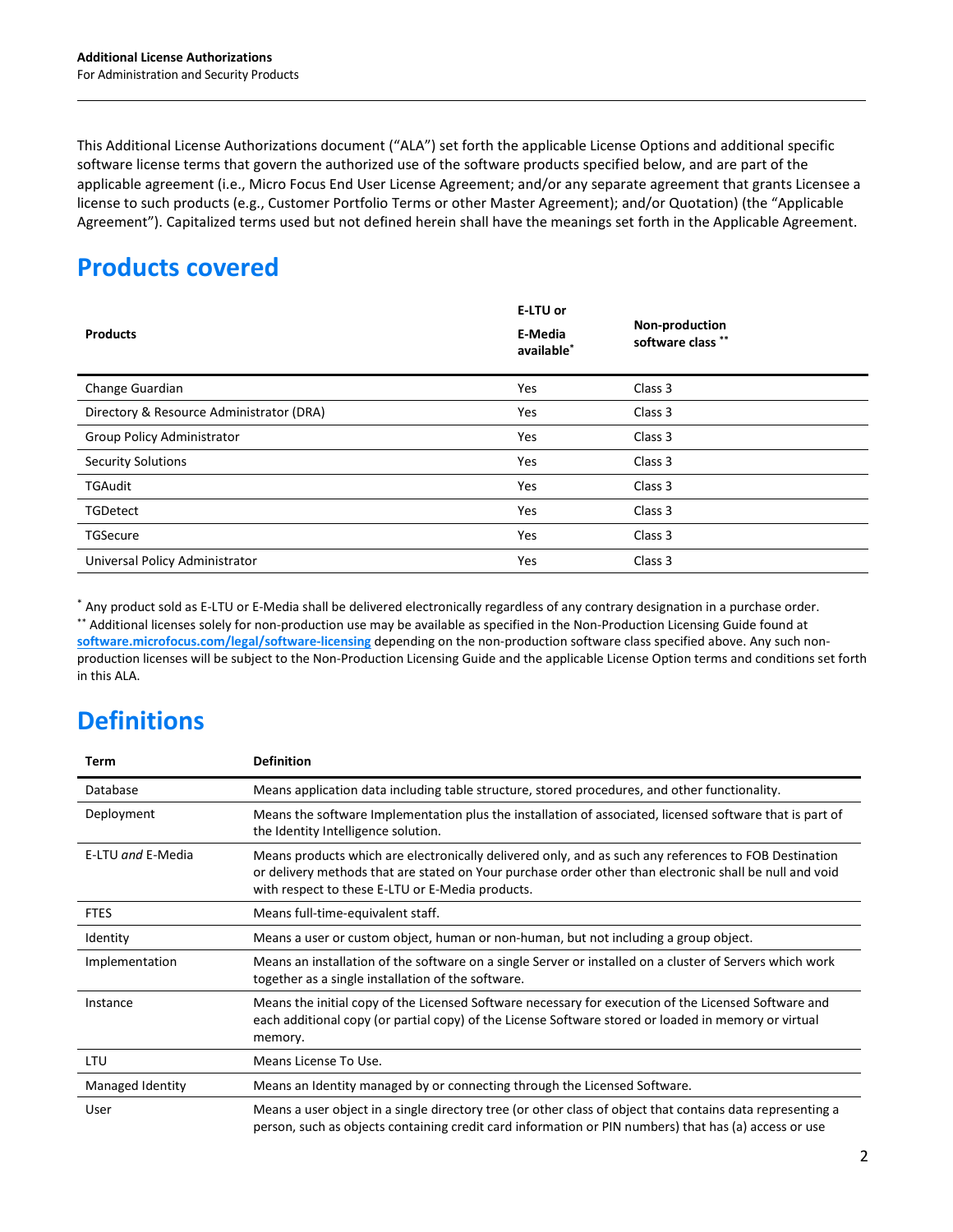#### **Additional License Authorizations**

For Administration and Security Products

| Term | <b>Definition</b>                                                                                                                                                                                                                                                                                                                                                                                                                         |
|------|-------------------------------------------------------------------------------------------------------------------------------------------------------------------------------------------------------------------------------------------------------------------------------------------------------------------------------------------------------------------------------------------------------------------------------------------|
|      | rights to any portion of the Licensed Software, or (b) access or use rights to products (devices, hardware,<br>or software) being managed by the Licensed Software, regardless of whether the user object is assigned<br>to a person or device. User objects (or other classes of objects) representing the same person that are<br>linked to each other within a single tree and/or linked across multiple trees count as only one User. |

# **Software Specific License Terms**

## **Change Guardian**

#### **Definitions**

"Server Components" refer to any Change Guardian software product component identified as a "server component" in the Documentation.

"Active Exchange Mailbox Account" means an unique or duplicate enabled mailbox account assigned to an employee, contractor, guest, but not including resource mailbox accounts or disabled Exchange mailbox accounts.

"Active User Account" means an unique or duplicate enabled user account, user logon account, secondary account tied to users, administrative account or similar account, associated with employees, contractors or guests, but not including group objects, disabled accounts, template accounts, service accounts, computer accounts, IP device accounts, or similar 'nonhuman' accounts.

"Tenant" means active subscription for accessing the cloud based assets.

"Agent" means a single server or workstation having an installed copy of the Change Guardian agent software.

"Module" means a software component characterized as a "module" and made available for optional purchase and installation.

"Object" means the objects set forth in the table below that constitute the licensing metrics for the applicable Modules (such as Microsoft Windows server, Active Directory Domain or Account, etc).

"Organization" means a legal entity, excluding subsidiaries and affiliates with a separate existence for tax purposes or for legal personality purposes. An example of an Organization in the private sector would be a corporation, partnership, or trust, excluding any subsidiaries or affiliates of the organization possessing a separate tax identification number or company registration number. In the public sector, an example of an Organization would be a specific government body or agency.

"Non-production" use of the Licensed Software is defined as an installation of the Licensed Software solely for the purposes of development and testing. Data collected by Non-production Instances shall be used only for the purpose of executing a defined development or testing task, and not for the detection of actual threats to the Organization's IT environment.

"Server Class" means a host that is primarily designed to act as a server, accepting and servicing network requests from multiple clients. The operating system on such hosts is typically designed to handle server workloads. For Microsoft Windows, server class operating systems are typically identified by year (e.g. Windows 2012); for SUSE Linux, by name (e.g. SUSE Linux Enterprise Server); other vendors may use similar designations. This also applies to NetApp appliances.

"Workstation Class" means a host that is primarily designed to act as a user workstation, with a small number of users logging in locally. The operating system on such hosts is typically designed for single-user workloads. For Microsoft Windows, workstation class operating systems are typically identified by number (e.g. Windows 7, Windows 10); for SUSE Linux, by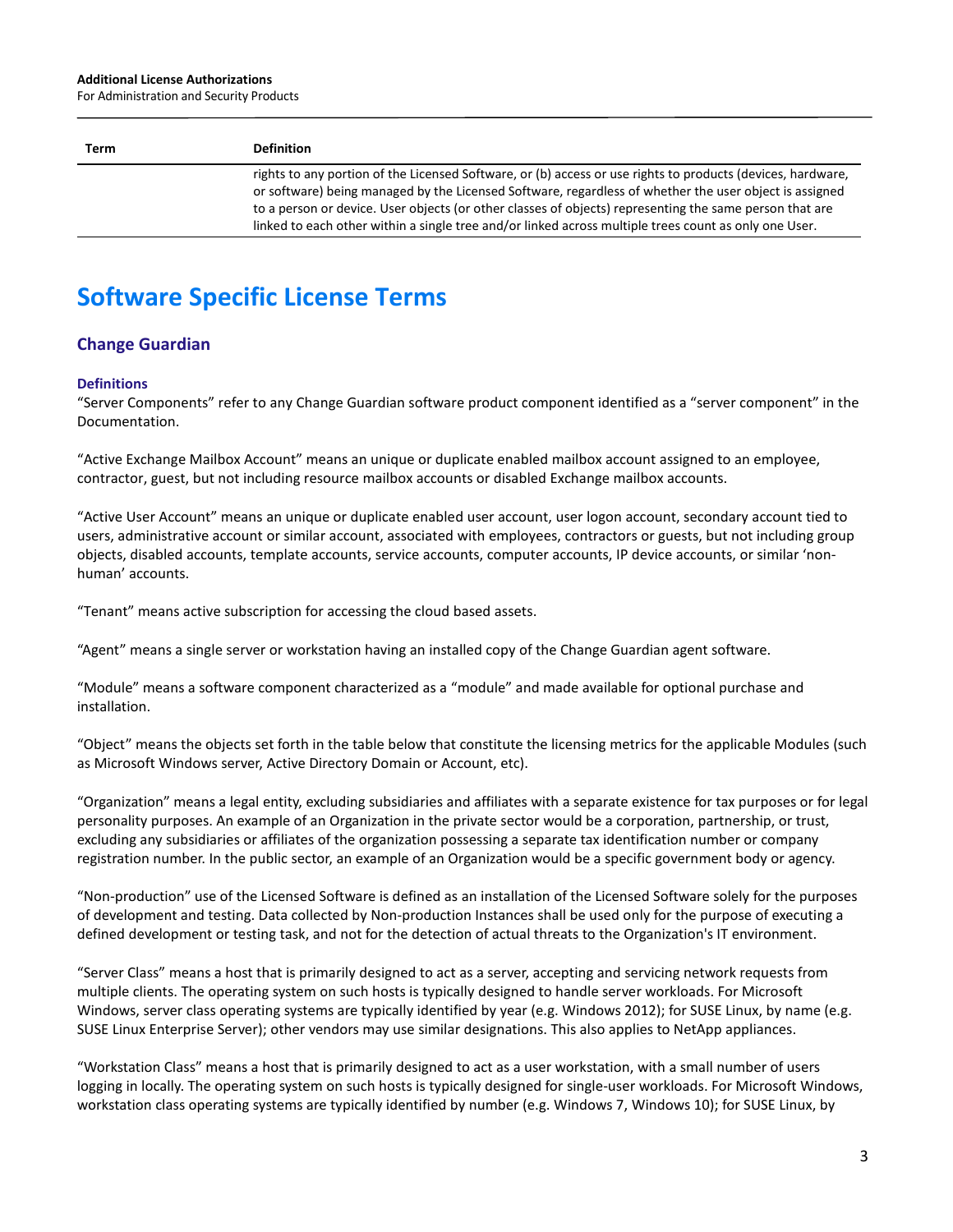name (e.g. SUSE Linux Enterprise Desktop); other vendors may use similar designations. This does not apply to NetApp appliances.

"User" for purposes of Change Guardian means an Active Directory object of class 'user' excluding any such objects solely used by Microsoft Windows computers internally for inter-process communication. This also applies to the object of class 'user' for Azure Active Directory.

#### **FOR CLARITY:**

Within an Organization, a single monitored Object will require only one license, regardless of the number or types of Server Components deployed.

Change Guardian Device and Object Types are as follows unless otherwise defined in your purchase documentation:

#### **LICENSING METRICS/OBJECT TABLE**

| Module                                      | <b>Object Counting</b>                                                                                                                     |
|---------------------------------------------|--------------------------------------------------------------------------------------------------------------------------------------------|
| Windows Server                              | Number of monitored Microsoft Windows Server Class logical operating system instances                                                      |
| Windows Workstation                         | Number of monitored Microsoft Windows Workstation Class logical operating system instances                                                 |
| Active Directory and<br><b>Group Policy</b> | Number of enabled Microsoft Active Directory User objects (Azure AD or on-premise)                                                         |
| <b>UNIX Server</b>                          | Number of monitored UNIX, Linux, or UNIX-derivative Server Class logical operating system instances                                        |
| <b>UNIX Workstation</b>                     | Number of monitored UNIX, Linux, or UNIX-derivative Workstation Class logical operating system<br>instances                                |
| NetApp                                      | Number of NetApp appliances                                                                                                                |
| <b>EMC</b>                                  | Number of EMC SAN appliances                                                                                                               |
| Exchange                                    | For use with Microsoft Exchange systems. Change Guardian for Exchange requires a Per Managed<br>Identity License.                          |
| Office 365 Exchange<br>Online               | For use with Microsoft Exchange online systems. Change Guardian for Office 365 Exchange online<br>requires a Per Managed Identity License. |
| Amazon Web<br>Service(AWS) Identity         | For use with AWS Identity and access management. Change Guardian for AWS IAM requires a Per<br>Managed Identity License                    |

#### **LICENSE OPTIONS**

Depending on how and when the Licensed Software was acquired, one and only one of the following license options are granted to Licensee. The applicable License Option for a license shall be as set forth in the Applicable Agreement or Product Order.

#### **Managed Identity License**

A Managed Identity License is required for each Active User Account or Active Exchange Mailbox Account.

#### **Managed Identity License in AWS**

A Managed Identity License is required for each Active AWS User Account in each tenant ID.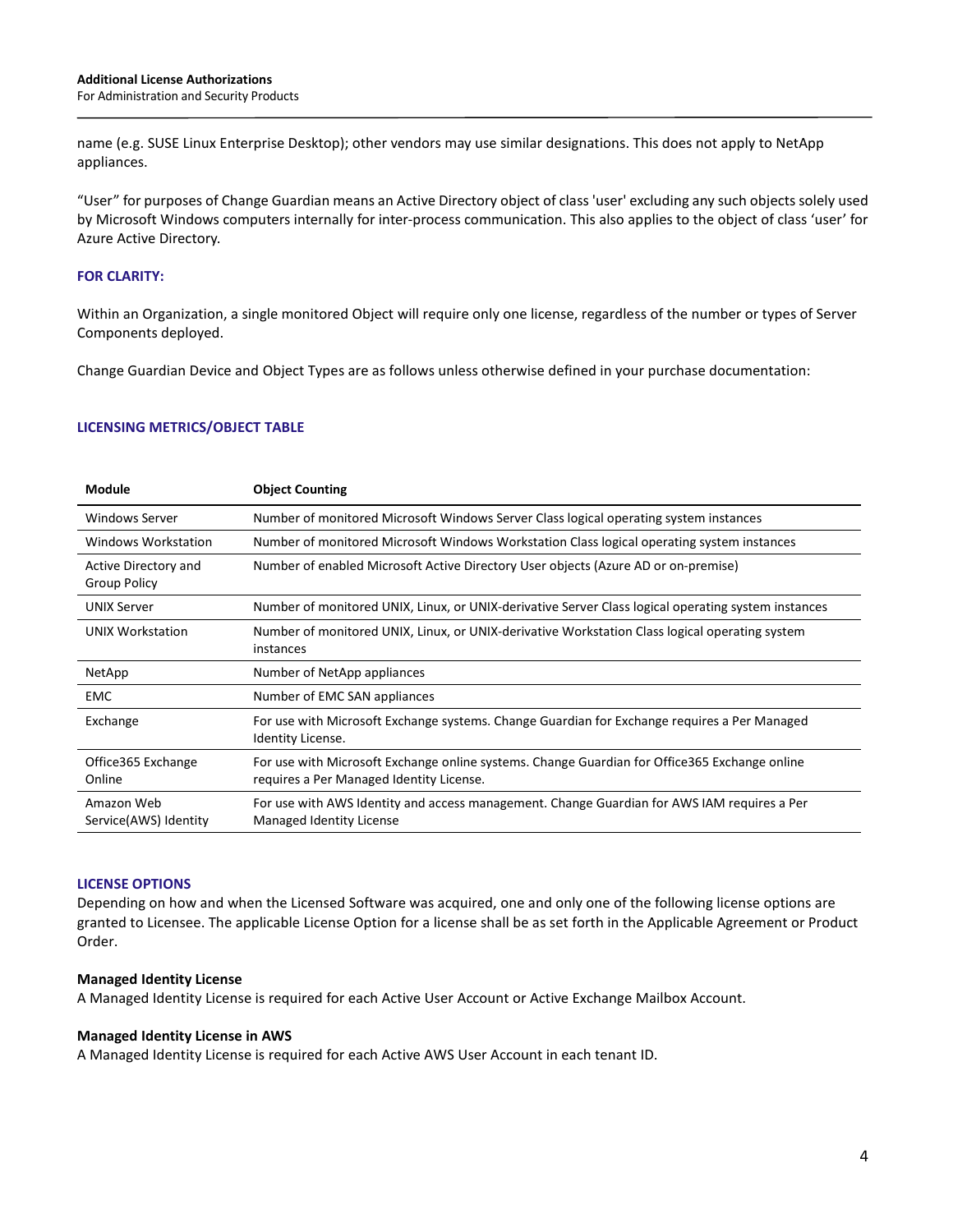#### **FOR CLARITY REGARDING LICENSING:**

Change Guardian licensing is described in relation to Change Guardian Instances, each of which requires a dedicated license per Organization for the Objects being monitored by Change Guardian (as more fully described in the License Metrics/Object table above). A Change Guardian Instance will typically consist of (i) at least one Change Guardian Server and (ii) one or more Change Guardian Agents and (iii) a licensed count of monitored Objects.

For each Change Guardian Instance, Licensee may (i) deploy a reasonable number of copies of the Server Components for the sole purpose of supporting a single Organization (ii) install and use the Policy Editor on any number of systems within a single Organization (iii) install and deploy Modules and Agents for which Licensee has acquired the applicable licenses for use.

#### **ENTITLEMENT ORIGINATING WITH PURCHASE OF CHANGE GUARDIAN FOR ACTIVE DIRECTORY PRIOR TO CHANGE GUARDIAN VERSION 4.0**

Licensee may install, use and execute the Change Guardian for Active Directory portion of the Licensed Software on the number of agents installed on domain controller servers (as those terms are commonly understood) in Microsoft operating environments specified on the applicable purchase documentation and for which Licensee has paid Licensor a license fee.

#### **ENTITLEMENT ORIGINATING WITH PURCHASE OF CHANGE GUARDIAN FOR GROUP POLICY PRIOR TO CHANGE GUARDIAN VERSION 4.0**

Licensee may install, use and execute the Change Guardian for Group Policy portion of the Licensed Software on the number of agents installed on domain controller servers (as those terms are commonly understood) in Microsoft operating environments specified on the applicable purchase documentation and for which Licensee has paid Licensor a license fee.

## **Directory & Resource Administrator (DRA)**

With respect to Directory & Resource Administrator, you must acquire a "Managed Identity" license for every active user account (hereinafter defined) that exists in the directory domains that are managed by the Licensed Software. Managed Identity licenses permit you to use the Licensed Software to administer that number of active user accounts for which you have purchased a license from Licensor. An active user account requiring a Managed Identity license is a unique or duplicate enabled user account, user logon account, secondary account tied to users, administrative account or similar account, associated with employees, contractors or guests, Azure AD User (Cloud Only User Object), but not including group objects, disabled accounts, template accounts, service accounts, computer accounts, IP device accounts, or similar 'non-human' accounts.

With respect to Exchange Administrator, you must acquire a "Managed Identity" license for every active Exchange mailbox account (hereinafter defined) that exists in the directory domains that are managed by the Licensed Software. Managed Identity licenses permit you to use the Licensed Software to administer that number of active Exchange mailbox accounts for which you have purchased a license from Licensor. An active Exchange mailbox account requiring a Managed Identity license is a unique or duplicate enabled mailbox account assigned to an employee, contractor, guest, but not including resource mailbox accounts or disabled Exchange mailbox accounts.

The number of Managed Identity licenses acquired must be greater than or equal to the corresponding total number of active user and/or active Exchange mailbox accounts that exist in the domain(s), Microsoft Active Directories (Microsoft AD), Azure Active Directories ("Azure AD"), or systems in production use, with which you use the Licensed Software or otherwise manage with the Licensed Software. The manner of counting and viewing the number of active user accounts shall be determined by the operation of the Licensed Software, the terms of the Documentation, and/or Licensor's standard practices, unless otherwise agreed in a fully executed agreement between you and Licensor.

An "Active User" means a user account, user logon account, secondary account tied to users, administrative account or similar accounts, and regardless of whether such account is associated with devices, servers, machines, employees, contractors or guests, which exists in the domain(s), Microsoft AD or Azure AD.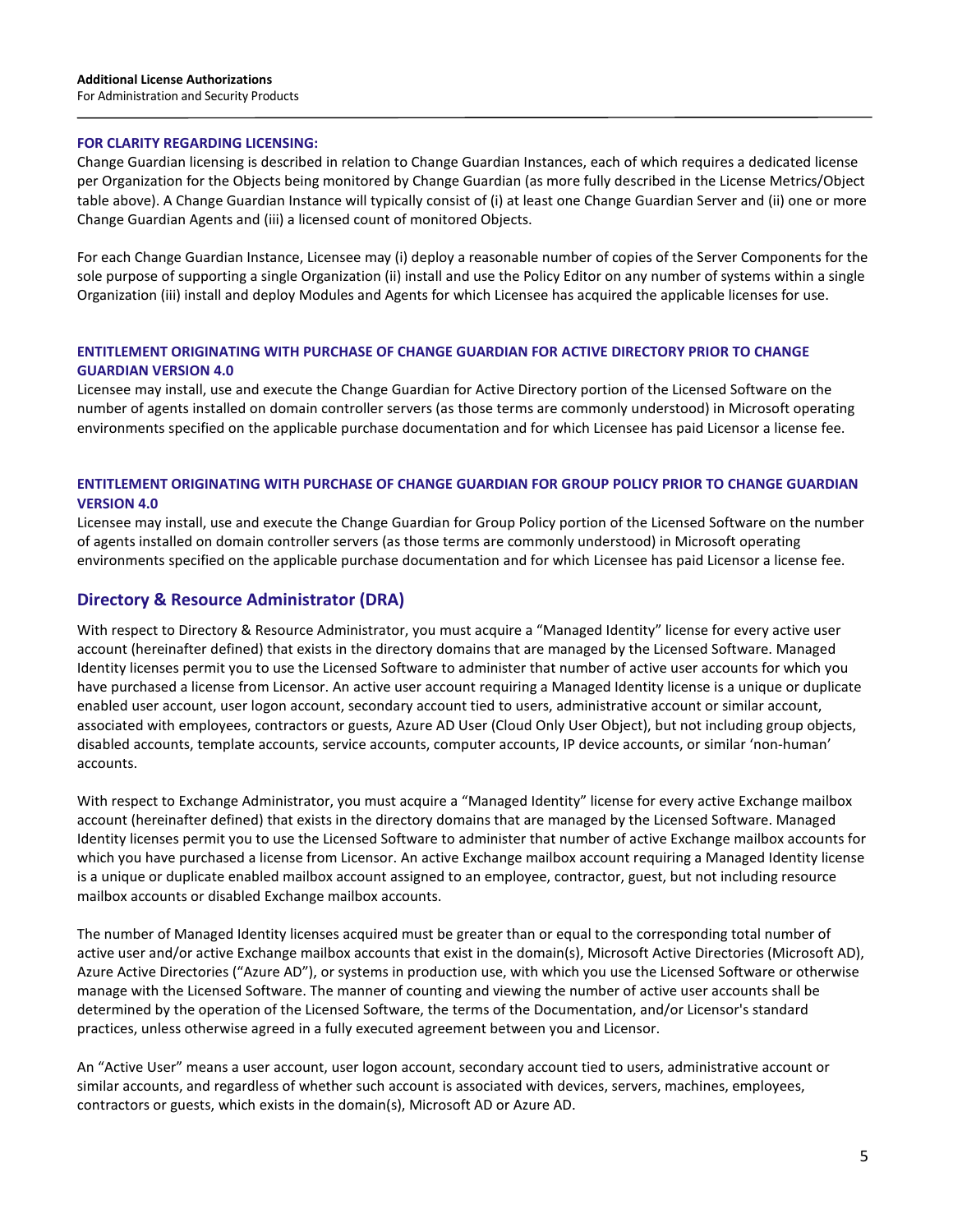An "Inactive User" means a disabled, expired, service, template user account or similar accounts, which exists in the domain(s), Microsoft AD or Azure AD.

The NetIQ Directory & Resource Administrator(DRA)/Exchange Administrator(EXA) package may include Workflow Automation (or Aegis) which is a separately installable product that provides workflow automation support for DRA/EXA tasks and activities. When packaged with DRA/EXA, Licensee may only install and use Workflow Automation or Aegis in support of DRA and/or EXA workflow automation and such software shall otherwise be subject to the applicable license terms for DRA/EXA.

**License Bundle Additions.** If you have purchased a Directory & Resource Administrator Active User and/or Inactive User license prior to the Directory & Resource Administrator v9.1 release, you may continue to purchase additional Active User and Inactive User license bundles under the terms of the EULA that applied to your previous Active User/Inactive User license bundle purchase, included as follows:

This license permits Licensee to use the Licensed Software to administer that number of Active Users and Inactive Users (hereinafter defined) for which Licensee has purchased a license from Licensor. The number of users licensed must be greater than or equal to the corresponding total number of Active Users and Inactive Users that exist in the domain(s), Active Directories, Azure Active Directories, or systems with which you use the Licensed Software or otherwise manage with the Licensed Software, and regardless of whether such domains are in production use. The manner of counting the number of Active Users and Inactive Users shall be determined by the operation of the Licensed Software, the terms of the Documentation, and/or Licensor's standard practices, unless otherwise agreed in a fully executed agreement between you and Licensor.

Customers that own Directory & Resource Administrator and/or Exchange Administrator Active User and Inactive User license bundles, and wish to purchase Managed Identity licenses for additional licenses, must convert all existing Active User licenses to Managed Identity licenses prior to purchasing additional Managed Identity licenses.

**FTES Licenses:** Licensee must acquire a license for each FTES. Licensee must purchase an FTES License for every full time and part time staff, faculty and administration, regardless of role and anticipated use of the Licensed Software. Students, alumni and parents do not require a license but use of the Licensed Software by such groups shall be limited to use for academic purposes only. The number of FTES shall be calculated as the sum of Licensee's most recently reported number of (a) fulltime equivalent staff (counted as one FTES for licensing purposes) and (b) part-time staff (counted as ½ FTES for licensing purposes). The FTES calculation for each category of full and part time staff must be demonstrated through a verifiable means that may include use of an audited annual report, an organization's human resource system, or the government website, government report, or other published report provided by Customer that shows accurate information.

# **Group Policy Adminstrator**

Licensee must acquire a "Managed Identity" license for every active user account (hereinafter defined) that exist in the domains controlled by the Group Policy Object/s that are managed by the Licensed Software. Managed Identity licenses permit Licensee to use the Licensed Software to administer that number of active user accounts for which Licensee has purchased a license from Licensor. An active user account requiring a Managed Identity license is a unique or duplicate enabled user account, user logon account, secondary account tied to users, administrative account or similar account, associated with employees, contractors or guests, but not including group objects, disabled accounts, Template accounts, Service accounts, Computer accounts, IP Device accounts, or similar 'non-human' accounts. The number of Managed Identity licenses acquired must be greater than or equal to the corresponding total number of active user accounts that exist in the domain(s), Active Directories or systems in production use, with which you use the Licensed Software or otherwise manage with the Licensed Software. The manner of counting and viewing the number of active user accounts shall be determined by the operation of the Licensed Software, the terms of the Documentation, and/or Licensor's standard practices, unless otherwise agreed in a fully executed agreement between you and Licensor.

**License Bundle Additions.** If Licensee has purchased NetIQ Group Policy Administrator Active User and/or Inactive User license bundles prior to the Group Policy Administrator v6.9 release, Licensee may continue to purchase additional Active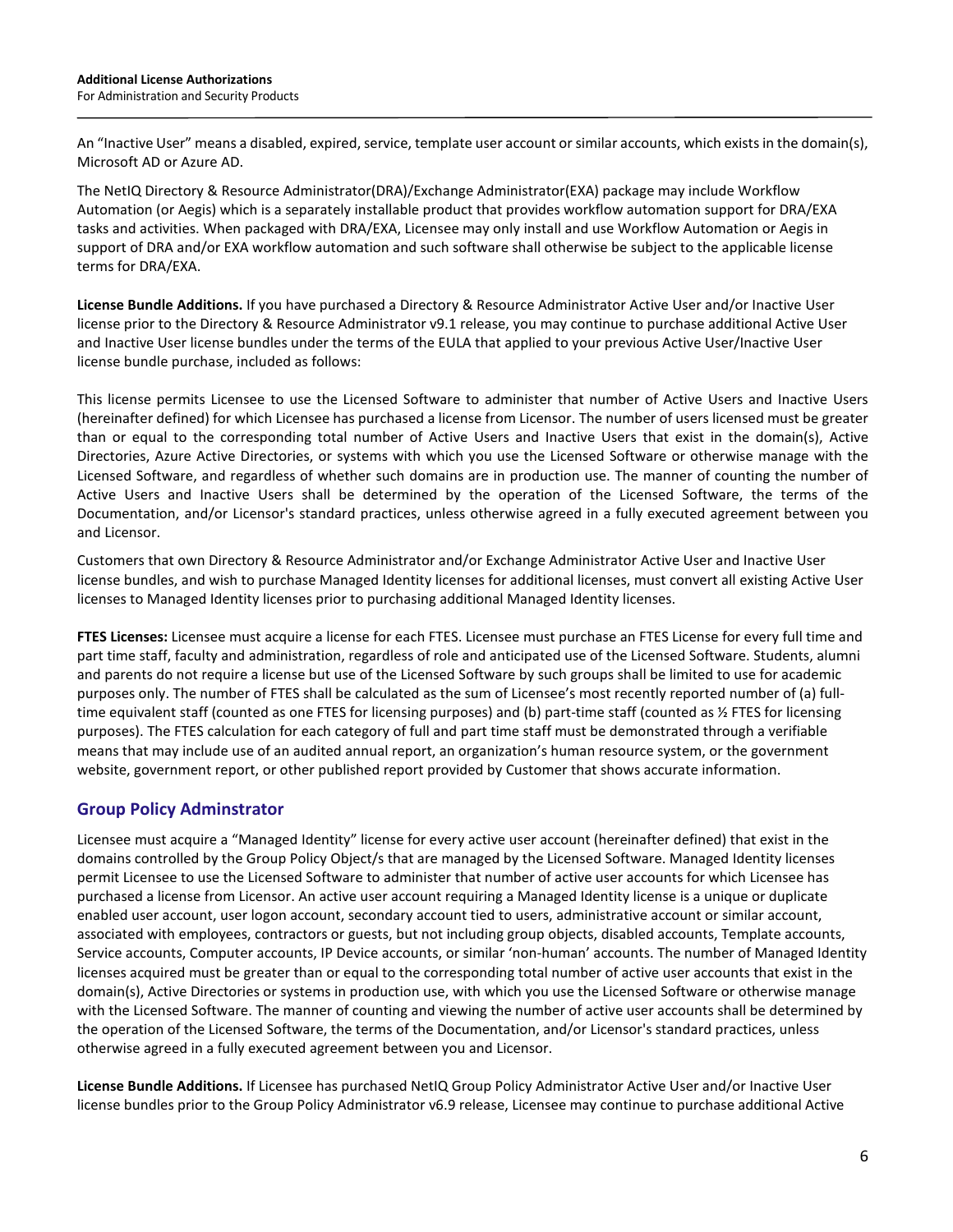User and Inactive User license bundles under the terms of the EULA that applied to your previous Active User/Inactive User license bundle purchase, included as follows.

This license permits Licensee to use the Licensed Software to administer that number of Active Users and Inactive Users (hereinafter defined) for which you have purchased a license from Licensor. An Active User is, but is not limited to, a user account, user logon account, secondary account tied to users, administrative account or similar accounts, and regardless of whether such account is associated with devices, servers, machines, employees, contractors or guests. An Inactive User is, but is not limited to, a disabled, expired, service, template user account or similar accounts. The number of users licensed must be greater than or equal to the corresponding total number of Active Users and Inactive Users that exist in the domain(s), Active Directories or systems with which Licensee uses the Licensed Software or otherwise manage with the Licensed Software, and regardless of whether such domains are in production use. The manner of counting the number of Active Users and Inactive Users shall be determined by the operation of the Licensed Software, the terms of the Documentation, and/or Licensor's standard practices, unless otherwise agreed in a fully executed agreement between you and Licensor.

Customers that own Group Policy Administrator Active User and Inactive User license bundles, and wish to purchase Managed Identity licenses for additional licenses, must convert all existing Active User licenses to Managed Identity licenses prior to purchasing additional Managed Identity licenses.

**FTES Model.** If Licensee has a "per FTES" license, the following terms and conditions apply to Licensee's use of the Licensed Software:

Licensee must purchase an FTES License for every full time and part time staff, faculty and administration, regardless of role and anticipated use of the Licensed Software. Students, alumni and parents do not require a license but use of the Licensed Software by such groups shall be limited to use for academic purposes only. The number of FTES shall be calculated as the sum of Licensee's most recently reported number of (a) full-time equivalent staff (counted as one FTES for licensing purposes) and (b) part-time staff (counted as ½ FTES for licensing purposes). The FTES calculation for each category of full and part time staff must be demonstrated through a verifiable means that may include use of an audited annual report, an organization's human resource system, or the government website, government report, or other published report provided by Licensee that shows accurate information. Licensor may also verify Licensee's reported FTES count by accessing **<http://nces.ed.gov/globallocator/>** or other government and non-profit databases.

# **Security Solutions**

This Licensed Software is a bundle containing TGAudit, TGDetect, and TGSecure. Licensee may use and execute the Licensed Software for that number of operating system instance(s) based on logical partitions for which you have paid Licensor a license fee.

## **TGAudit, TGDetect, and TGSecure**

Licensee may use and execute the Licensed Software for that number of operating system instance(s) based on logical partitions for which you have paid Licensor a license fee. A license for any of the Licensed Software also includes a license for TGCentral, which is a management and reporting console for use solely with the Licensed Software.

## **Universal Policy Adminstrator**

"Policy Components" refer to any Universal Policy Administrator software product component identified as a "Policy Component" in the Documentation.

"Agent" means a single server or workstation having an installed copy of the Universal Policy Administrator agent software such as SUSE Linux, by name (e.g. SUSE Linux Enterprise Desktop); other vendors may use similar designations.

"Module" means a software component characterized as a "module" and made available for optional purchase and installation, such as Linux/UNIX.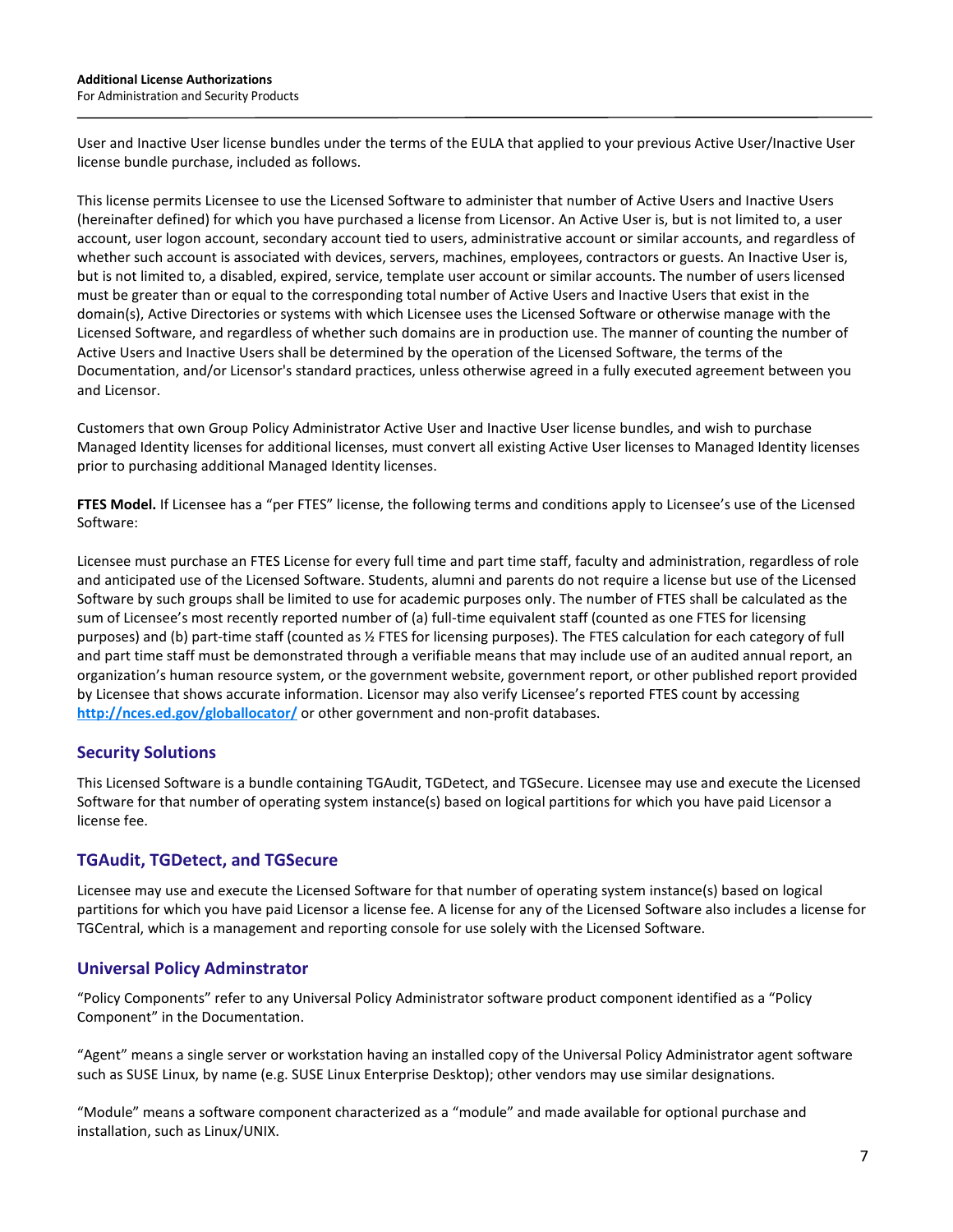"GPO" means the Active Directory Group Policy Objects contained within the Active Directory Enterprise.

"PMI" means Managed Identity licenses permit you to use the Software to administer that number of active user accounts for which you have purchased a license from Licensor. An active user account requiring a Managed Identity license is a unique or duplicate enabled user account, user logon account, secondary account tied to users, administrative account or similar account, associated with employees, contractors or guests, but not including group objects, disabled accounts, Template accounts, Service accounts, Computer accounts, IP Device accounts, or similar 'non-human' accounts. The number of Managed Identity licenses acquired must be greater than or equal to the corresponding total number of active user accounts that exist in the domain(s), Active Directories or systems in production use, with which you use the Software or otherwise manage with the Software.

#### **Per Managed Endpoint License**

Licensee must acquire a license for each "Managed Endpoint". A "Managed Endpoint" is any system, device or application that is managed and controlled by the Licensed Software including a server, a virtual machine, a Database, a network device or an application whether it exists on premise or managed through connectivity to a cloud provider (e.g. Azure, AWS or other cloud provider)

The total Managed Endpoints in an organization will be the sum of (1) all servers managed with a Privileged Account Manager agent, (2) all servers managed through the jump server (relay server), (3) all account domains in the Credential Vault, and (4) all servers, devices or virtual machines under control or providing data to the licensed software.

#### **Per Managed Identity License**

A "Managed Identity" licenses permit you to use the Licensed Software to administer that number of "active user accounts" or "active Exchange mailbox accounts" for which you have purchased a license from Licensor.

An "active user account" requiring a Managed Identity license is a unique or duplicate enabled user account, user logon account, secondary account tied to users, administrative account or similar account, associated with employees, contractors or guests, but not including group objects, disabled accounts, template accounts, service accounts, computer accounts, IP device accounts, or similar 'non-human' accounts.

An "active Exchange mailbox account" requiring a Managed Identity license is a unique or duplicate enabled mailbox account assigned to an employee, contractor, guest, but not including resource mailbox accounts or disabled Exchange mailbox accounts.

"Organization" means a legal entity, excluding subsidiaries and affiliates with a separate existence for tax purposes or for legal personality purposes. An example of an Organization in the private sector would be a corporation, partnership, or trust, excluding any subsidiaries or affiliates of the organization possessing a separate tax identification number or company registration number. In the public sector, an example of an Organization would be a specific government body or agency.

"Non-production" use of the Licensed Software is defined as an installation of the Licensed Software solely for the purposes of development and testing. Data collected by Non-production Instances shall be used only for the purpose of executing a defined development or testing task, and not for the detection of actual threats to the Organization's IT environment.

"User" means an Active Directory object of class 'user' excluding any such objects solely used by Microsoft Windows computers internally for inter-process communication. This also applies to the object of class 'user' for Azure Active Directory.

#### **Per FTES License**

If Licensee has a "per FTES" license, the following terms and conditions apply to Licensee's use of the Licensed Software:

Licensee must purchase an FTES License for every full time and part time staff, faculty and administration, regardless of role and anticipated use of the Licensed Software. Students, alumni and parents do not require a license but use of the Licensed Software by such groups shall be limited to use for academic purposes only. The number of FTES shall be calculated as the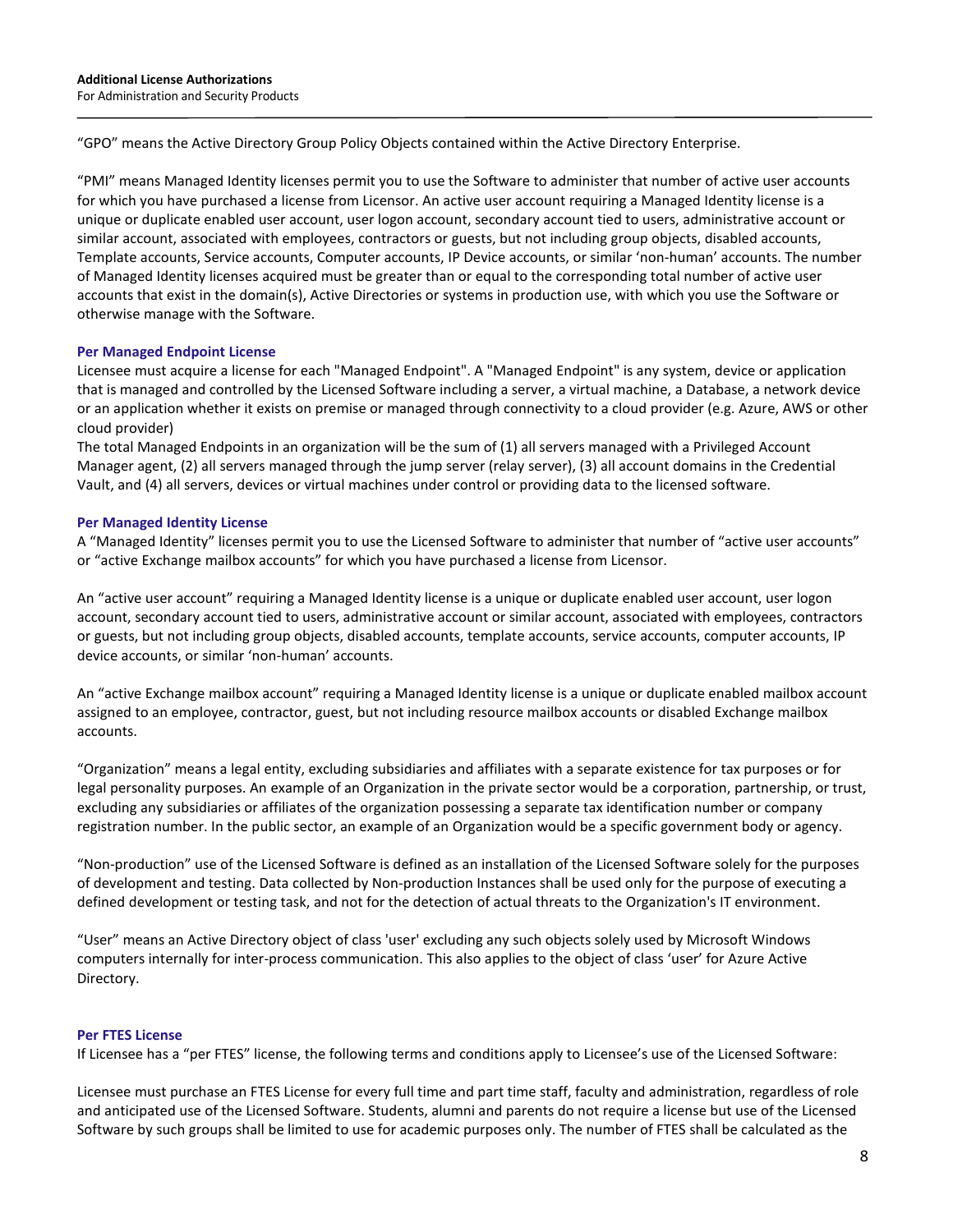sum of Licensee's most recently reported number of (a) full-time equivalent staff (counted as one FTES for licensing purposes) and (b) part-time staff (counted as ½ FTES for licensing purposes). The FTES calculation for each category of full and part time staff must be demonstrated through a verifiable means that may include use of an audited annual report, an organization's human resource system, or the government website, government report, or other published report provided by Licensee that shows accurate information. Licensor may also verify Licensee's reported FTES count by accessing **<http://nces.ed.gov/globallocator/>** or other government and non-profit databases.

### **SPECIFIC MODULE OPTIONS**

| Module                                             | <b>Object Counting</b>                                                                                                                    |
|----------------------------------------------------|-------------------------------------------------------------------------------------------------------------------------------------------|
| UPA-Base Module (On-<br>Premise GPO<br>Management) | Number of PMI-based Microsoft Active Directory User objects<br>Entitles customer the ability to manage on-premise GPOs.                   |
| LINUX/UNIX Module                                  | Number of monitored UNIX, Linux, or derivative Workstation Class logical operating systems where UPA<br>agents are installed and managed. |
| <b>UPA Enterprise</b>                              | Entitles customer to all modules available for version (such as 1.0).                                                                     |
| UPA MAC Module                                     | Number of controlled MAC workstations where UPA agents are installed and managed.                                                         |
| UPA Non-Domain Joined<br>Windows Server Module     | Number of Non-Domain Joined Windows Servers where UPA agents are installed and managed.                                                   |

# **Additional License Terms**

**SLES Appliance License**. The Licensed Software may include components of the SUSE Linux Enterprise Server product (SLES). Licensee acknowledges and agrees to the following restriction with respect to use of SLES: notwithstanding the license grant in the SLES license agreement that may accompany the copy of SLES Licensee received with the Licensed Software, Licensee agrees to use SLES solely for the purpose of running the Licensed Software and not as a general purpose operating system. If Licensee did not receive a copy of the SLES license agreement, it can be found at **<http://www.suse.com/licensing/eula/>**.

# **Oracle License Terms**

The Licensed Software may contain certain software (the "Program(s)") licensed by Licensor from Oracle America, Inc. ("Oracle"). For purposes of this provision, the term "You" or "Your" refers to Licensee. Oracle requires that You agree to the following terms regarding use of the Program. Oracle grants You a limited license to internally use the Program (as included in the Licensed Software) solely for Your own internal business operations. Further, You may not disclose results of any Program benchmark tests without Oracle's prior consent. You agree that no data, information, program and/or materials resulting from Programs or services (or direct products thereof) will be exported, directly or indirectly, in violation of applicable export control laws, or will be used for any purpose prohibited by these laws including, without limitation, nuclear, chemical, or biological weapons proliferation, or development of missile technology. Accordingly, You confirm: You will not download, provide, make available or otherwise export or re-export the Programs, directly or indirectly, to countries prohibited by applicable laws and regulations nor to citizens, nationals or residents of those countries. You are not listed on the United States Department of Treasury lists of Specially Designated Nationals and Blocked Persons, Specially Designated Terrorists, and Specially Designated Narcotic Traffickers, nor are You listed on the United States Department of Commerce Table of Denial Orders. You will not download or otherwise export or re-export the Programs, directly or indirectly, to persons on the above mentioned lists. You will not use the Programs for, and will not allow the Programs to be used for, any purposes prohibited by applicable law, including, without limitation, for the development, design, manufacture or production of nuclear, chemical or biological weapons of mass destruction. The Programs' installation and/or auto-update processes, if any, may transmit a limited amount of data to Oracle or its service provider about those processes to help